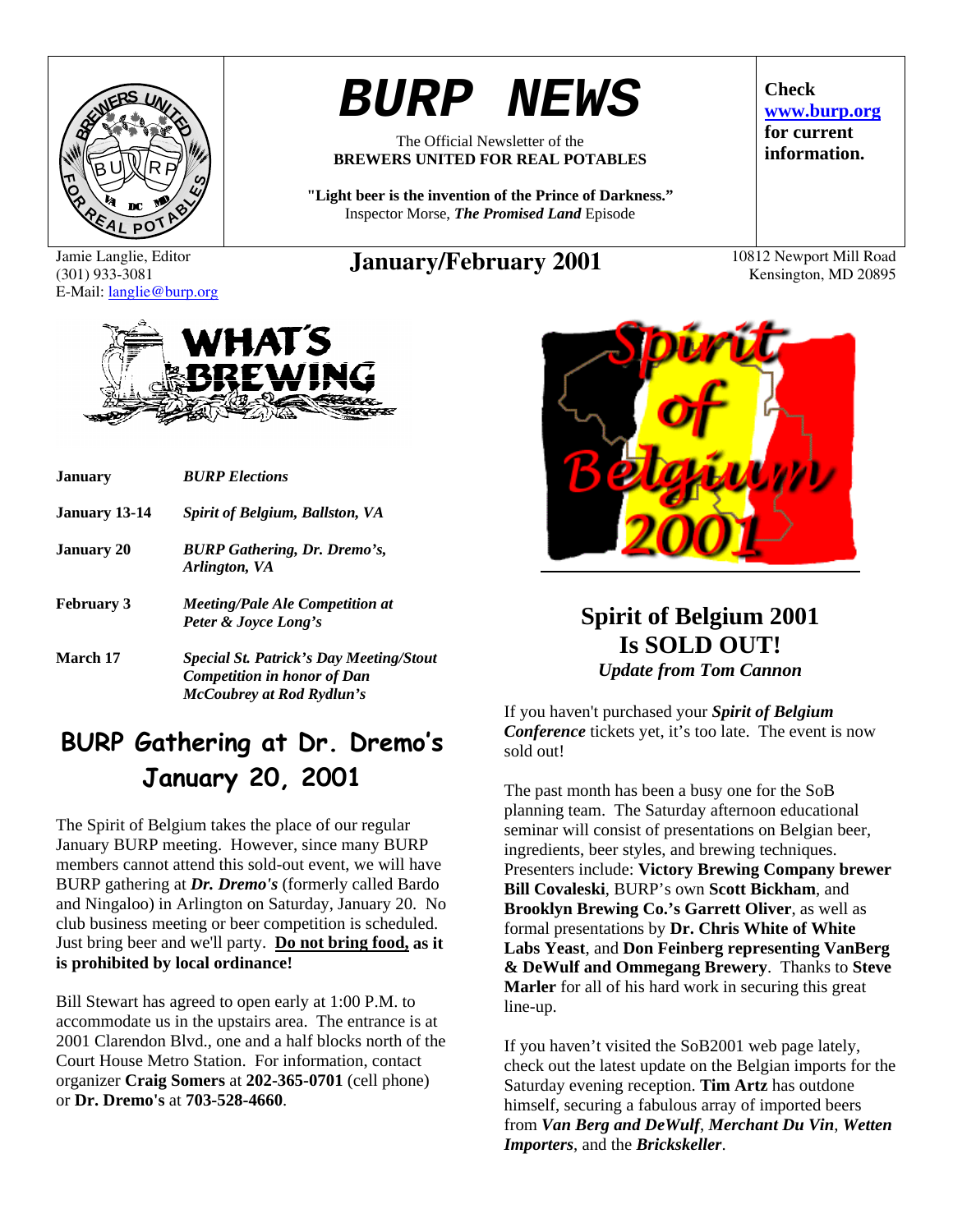**Becky Pyle** has been working closely with the brewers and the distributors to make excellent beers available to us for the Sunday afternoon tasting session. See the SoB Sponsors listed on the Website for the latest on brewers and sponsors who have helped us out in various ways.

**Betsy Kepler** is currently coordinating the banquet menu, while her husband **Bob** is tactfully handling ticket requests from scores of people who were shocked and disappointed to find out we sold out in mid-December. **Jamie Langlie** is preparing conference check-in folders. Meanwhile, contest entries are showing up at **Andy Anderson's** house, and he and Beer Registrar/Judge Registrar **Tom Cannon** are working on the logistics of the contest.

For all BURPers who are attending the conference I have a couple of important reminders:

First of all, enjoy the event responsibly and be safe. We planned it so that nobody should really have to drive. The GMU Conference Center is right at the Virginia Square/GMU stop on the Metro Orange line, and the banquet hall is just two blocks from there. Last time I checked, there were still plenty of rooms available at the group rate at the Comfort Inn, and this too, is close by.

Secondly, let's remember to show our out-of-town visitors the usual hospitality and courtesy they've come to expect from BURP. When I travel to beer events around the country and tell people I'm a member of BURP, I usually get a response like "oh yeah, the Spirit of Belgium guys" or "I enjoyed your hospitality room at the AHA conference" [or "well we are FART"]. Seriously, we have a national reputation as a great homebrew club and gracious hosts so let's keep it up.

The *Spirit of Belgium 2001 web page* has been updated to include driving directions and hotel information. For questions or comments, please contact: *sobinfo@burp.org* or visit the SoB web page *http://burp.org/SoB2001*



**As We've Come to Expect, BURP's Annual Potluck Holiday Banquet on December 12, Was Full of Good Cheer, Great Beer, and Too Many Good Things to Eat. Thanks to All!** 

# **Beer Yea, Beer Yea!**

**February Meeting Pale Ale Competition Saturday, February 3, 1:00 P.M. Home of Peter and Joyce Long**  [See Directions on Back Page]



**Dittmann's Dispatch**  *John Dittmann, Fearless Leader* 

The end of my term as Fearless Leader is finally here. It was a good year for me, and I would like to thank all of the club's members for allowing me to lead them. My term culminates with what might be the best and most anticipated homebrew club event in the Country, the Spirit of Belgium. I could not be happier about that.

Spirit of Belgium is approaching fast. Colleen Cannon and the rest of the volunteers have done a super job in putting this event together. The demand for tickets far outstripped the supply, and the whole of BURP should be proud to sponsor this event.

It is time to elect a new slate of leaders. We have an able group of candidates and I wholeheartedly throw my support behind the entire group. The voting starts immediately. You can vote by snail mail, on the web, or use the ballot that is attached in this newsletter. You should also be able to vote at The Dr. Dremo Outing. What Dremo's outing? Read on.

If you missed having a January meeting, we have a solution. Craig Somers has arranged for BURP to gather at Dr. Dremo's (the former Bardo and Ningaloo) on Saturday, January 20. Bill Stewart, Sr. will open the premises at 1 P.M. Stop on by to meet with other members. You can bring beer, but not food. This is an excellent way to avoid the Presidential Inauguration.

The new officers will be announced at our February meeting at Joyce and Peter Longs. Hope to see all of you there, and at SoB, and at Dr Dremo's.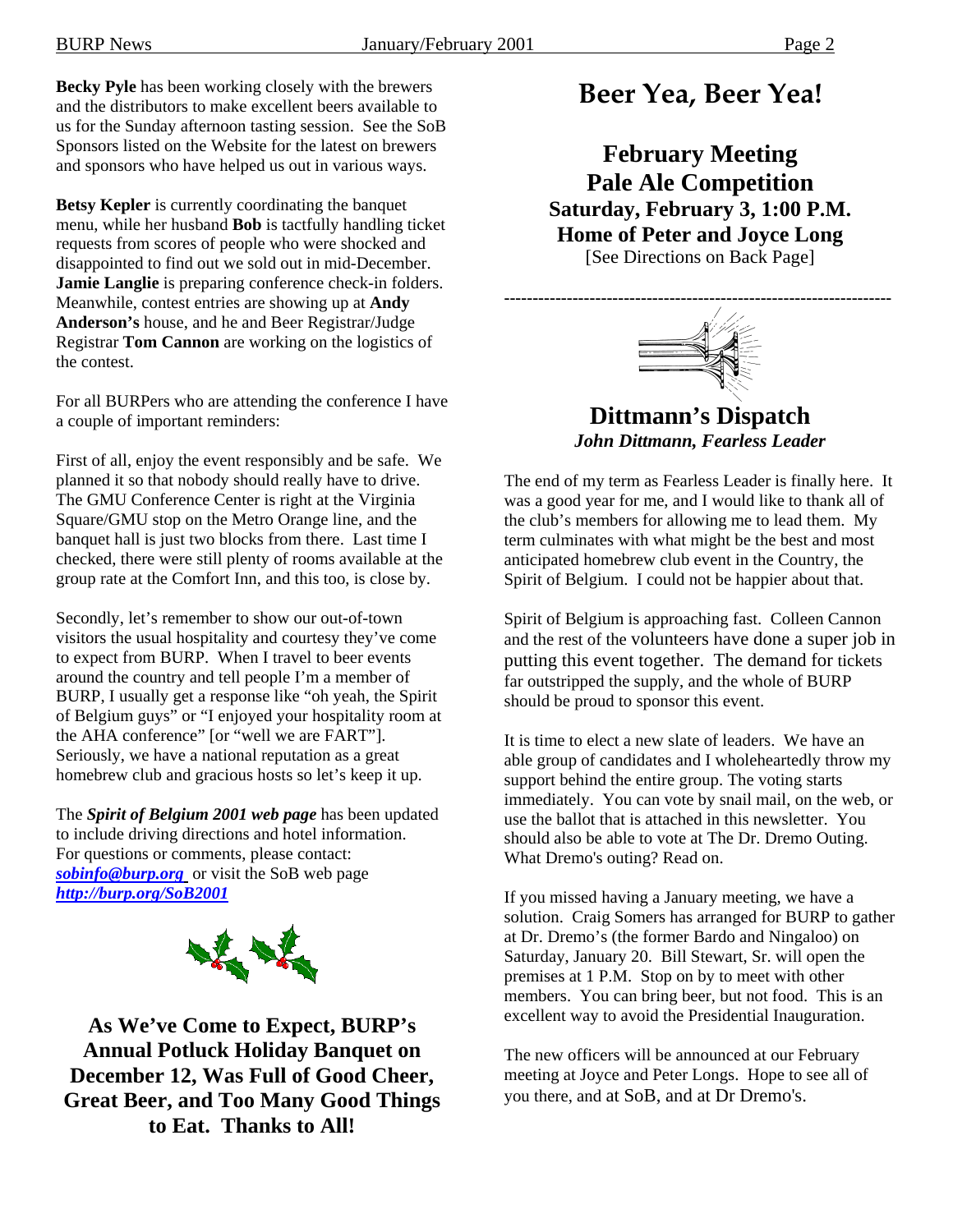

# **BURP Elections 2001 Candidates' Statements**

Once again, it is time to elect new officers to serve us as leaders of BURP. Because of The Spirit of Belgium, there will be no January meeting. However, a ballot and voting instructions are available on the Internet at the BURP website, **www.burp.org/elections** You also can vote by mail using the ballot included with this newsletter or in person at Dr. Dremo's on January 20. The new officers will be announced in February.

Position descriptions and candidates' campaign statements are presented below.

## **Fearless Leader (President)**

*Duties:* **Coordinates BURP activities with other officers. Makes announcements at meetings. Represents BURP to the public. (Which means that you can send articles to your relatives, who will do almost anything to avoid telling their neighbors what you do for fun.)** 

#### *Campaign Statement: Candidate Bill Ridgely*

I am honored to run for the office of BURP Fearless Leader in 2001, not only the first year of the new millennium but also the  $20<sup>th</sup>$  anniversary of the club's founding in 1981.

I realize I've developed a bit of a reputation as the "BURP officer who just won't go away". It's true that I've been an officer for over half of the club's existence. I've handled membership chores for 10 years and have variously served as club president, treasurer, libeerian, and newsletter editor, so if nothing else, I bring some experience to the table. I've done these things because I've enjoyed taking an active role in the club, and I'd like to continue moving us forward into the new millennium.

I feel we should continue to do what we do best – support the homebrewing hobby through topnotch education programs, competitions, and outreach to both the homebrewing and professional brewing communities. The club needs to support all those who support it, including local beer and homebrew supply retailers, brewpubs and microbreweries, other area homebrew clubs, the beer press, and beer and brewing associations (both local and national).

I want to encourage more people in the club to participate in the planning process, so I intend to establish working groups to plan major activities (like SOFB and MASHOUT) as well as special events (like pub crawls and special  $20<sup>th</sup>$  anniversary activities). I'd also like to establish a working group to find a semipermanent meeting site (or perhaps several) to replace the Oxen Hill Jaycee Center (which is a fine establishment but unfortunately not in a good location for many of us).

With your help, BURP will continue to be the best homebrew club in the country. I appreciate your confidence in me to lead the club forward in 2001.

#### **Minister of Enlightenment (Educator)**

*Duties:* **Organizes several educational sessions about brewing techniques or particular styles. Sets up yearly preparation courses for the BJCP exams. Holds pre-meeting commercial beer tastings to assist club members hone style recognition skills.** 

*Campaign Statement: Candidate Wendy Aaronson's (Incumbent) Statement Is Not Available at This Time* 

## **Minister of Culture (Competition Organizer)**

*Duties:* **Runs monthly club competitions and writes articles about styles for the BURP News. Orders ribbons for contests. Recruits the competition organizer for the Spirit of Free Beer.** 

#### *Campaign Statement: Candidate Alison Skeel*

In the 9 years I've been a BURP member, I've drunk my share of free beer in the Club competitions without taking on any of the work associated with running them. So I'm ready to step up and take over as Minister of Culture. I'm a BJCP Certified Beer Judge, but my main qualification is that I show up at almost all of the BURP meetings. Plus, if I'm elected, Andy Anderson will do Spirit of Free Beer; so you get Two for the Price of One.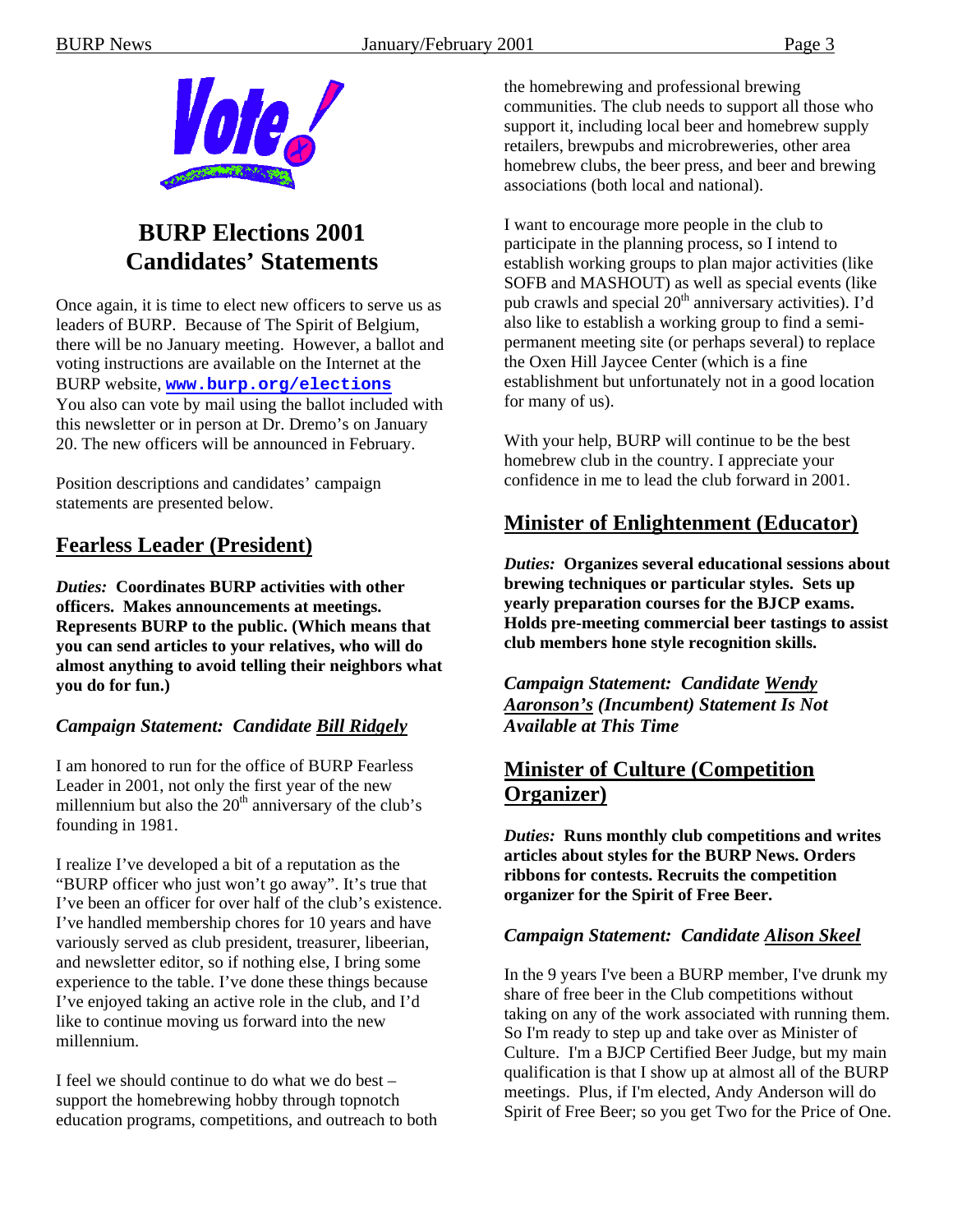# **Minister of Truth (***BURP News* **Editor)**

*Duties:* **Edits the BURP News and gets it to you in time for you to know when and where the next meeting is. Solicits articles and people to be meeting reporters. Serves as BURP's Secretary for its official functions.** 

#### *Campaign Statement: Co-candidates Jamie and Paul Langlie (Incumbents)*

Thank you for your support this past year during which Paul and I have served as Co-Ministers of Truth for the *BURP News*! Our first year has been a learning experience re rustling up articles and the mechanics of producing the newsletter. Not to let all of this experience go to waste, we are seeking your mandate for another term. In addition to publishing officers' reports and brewing-related articles, we've developed regular features, including "BURP Entrepreneurs," "Bike and Beer," "Rydlun's Riddler," and "For the Good of the Order," among others. New ideas and articles are always welcome, because bottom line, the newsletter is only as useful (and fun) as your contributions make it. If we're re-upped, we'll continue to work with you to publish all the club news fit to print … and perhaps some that's not.

## **Minister of Propaganda (Membeersip Chairman)**

*Duties:* **Serves as BURP'S point of contact with folks who are interested in joining. Maintains the club membership database and electronic newsletter notification e-mail list. Prints the labels for your newsletter, membership cards, and renewal notices.** 

## *Campaign Statement*: *Candidate Bob Kepler*

I see dead people. As Mem-Beer-Sip chairman I will seek out dead people and delete them from our roster. I also see live people. I will put them on our roster. I will print and send annual renewal notices and cards. I will update and maintain the BURP directory and publish it regularly. I will smile constantly.

I like this club. I like the people. I like to help BURP (MASHOUT planning, Spirit of Belgium and the SOB website, etc). Plus I'm all about maintaining databases. If you think joining tables is setting more places for dinner then don't bore yourself w/ some of the qualifications I list below. Just vote for me please.

At work I've use several different types of databases. I use SQL to store data in Sybase tables when I have related data that needs to be joined and queried. I use PLS database when I want to do fast text searches. I even use simple reads of files in a directory hierarchy to build arrays and load them into cache. Plus I already have experience with a nifty FTP client that I regularly use to send files to *burp.org*

I also have some new ideas like giving members the option of posting their picture into the online member directory, and investigating alternatives to our current (but not) dBase III data model. I hope I'm not talking too much out of my rear ... I just want to contribute to the club, and I welcome your support.

#### *Campaign Statement: Candidate John Esparolini's Statement Is Not Available at This Time*

# **Minister of Finance (Treasurer)**

*Duties:* **Knows where the money comes from and where it goes. Maintains the BURP bank account. Participates heavily in financial forecasting issues, such as "can we afford to front the money for Tshirts, glasses, and openers." Makes reimbursements when presented with appropriate receipts.** 

#### *Campaign Statement: Candidate Ralph Bucca (Incumbent)*

As the incumbent seeking re-election unopposed, I take it as a mandate that that I either did a real good job, or nobody else wants to be treasurer.I figure that in most organizations two years makes sense. The first year is OJT and the second year you can be proficient knowing what you are doing, and then the challenge is gone. I promise to do an excellent job as Treasurer in 2001 and not be Treasurer in 2002.

## **Minister of the Web (Webmaster)**

*Duties:* **Administers** *burp.org* **Maintains the web site. Creates new pages for upcoming BURP events and updates the web pages. Keeps the BURP Calendar current. Custodian for BurpList and BURP's administrative internet mailing lists. Maintains the @burp.org email aliases.** 

**[See next page]**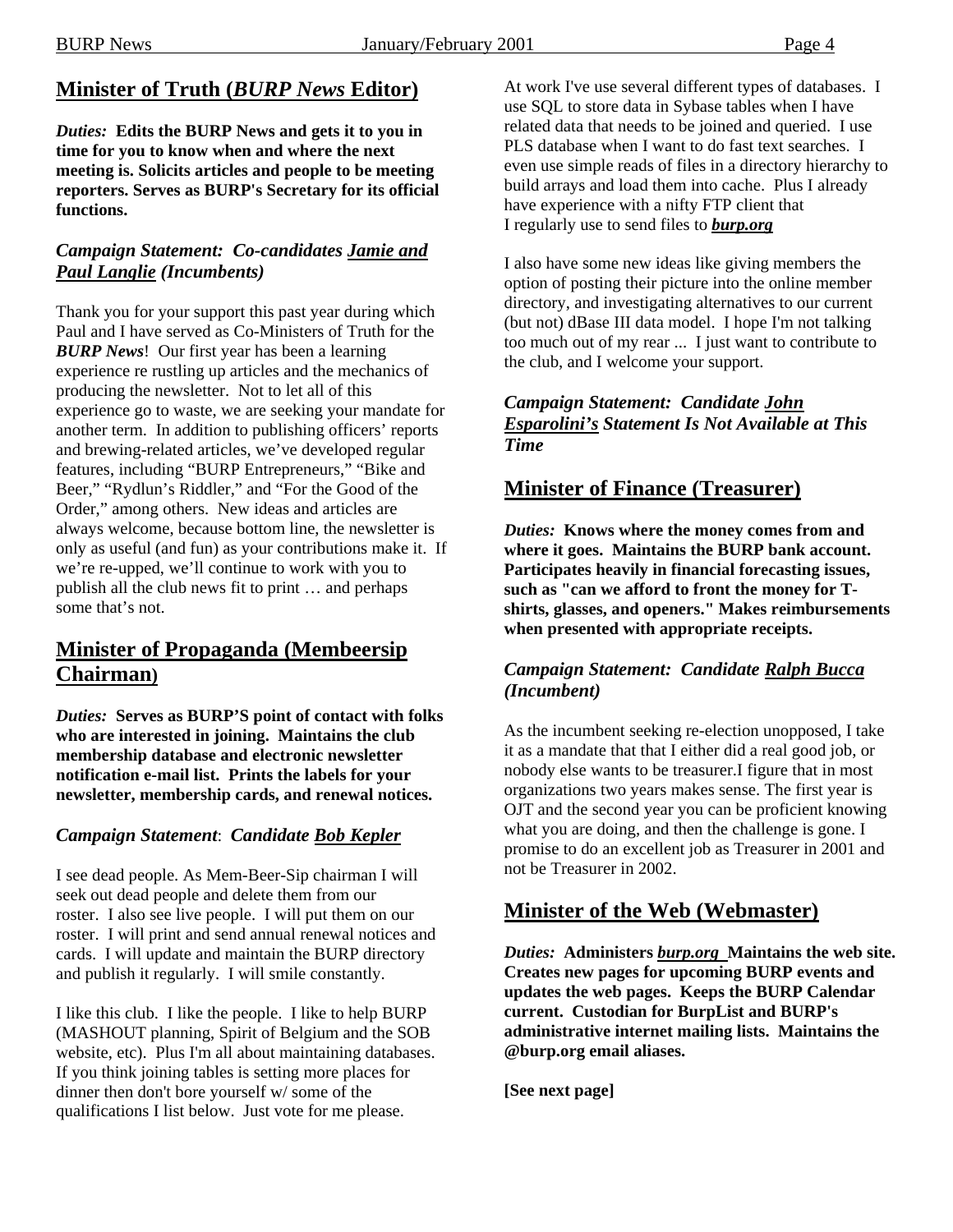#### *Campaign Statement: Candidate Lynn Ashley (Incumbent)*

If elected, I will continue to serve as BURP's Webmaster in 2001 providing BURP with the internet resources upon which it has come to rely. Four years ago, in 1997, I was instrumental in the creation of Minister of the Web as a BURP Office.

This year, if I had not procrastinated, I would likely have stepped aside for new blood. However, passing the torch of this office requires that a new officer have the internet resources needed to host burp.org. I will attempt to find other BURPers, who are willing and able, with the hosting resources to run for office next year.

#### **Minister of History (Libeerian)**

*Duties:* **Maintains the BURP Libeery, a great resource, which is underutilized. Receives newsletters from clubs all over the country, which is pretty interesting. Sends the BURP goon squad after people who have not returned Libeery material.** 

#### *Campaign Statement: Candidate Wendy Schmidt (Incumbent)*

As the current Libeerian seeking re-election, I would like to continue to update the Libeery. Last year saw the following accomplished: 1) All libeerian materials were collected from past libeerians and placed under one roof; 2) All books and magazines on-hand were inventoried; and 3) The Libeery spreadsheet was updated and expanded. If elected for this coming year, I would like to: 1) inventory all the newsletters, papers, and correspondence and update the spreadsheet accordingly; 2) track down the missing/overdue material from the Libeery; and 3) work with the Minister of the Web to update the on-line Libeery listing. I would like very much for your support and vote in this upcoming election.

? ? ? ? ? ? ? ? ? ? ? ? ? ?

# **Rydlun's Riddler**  *By Rod Rydlun*

Hoppy 3rd Millennium! What is to be the next brew pub in DC, and where will it be located? Who is the head brewer for this new operation, and why is he special? **(Answer on page 7.)** 

? ? ? ? ? ? ? ? ? ? ? ? ? ? ? ? ? ?



# **Potential Antioxidant**

**Benefits of Beer Touted** 

*By Anne Harding*  [Forwarded to DC Beer by Randy Paul]

**NEW YORK (Reuters Health, Dec. 22, 2000)** - Beer may not be considered a health food, but it is rich in the nutrients that help make fruit and vegetables good for you. Three new lab and animal studies presented this month at the International Chemical Congress of Pacific Basin Societies in Honolulu confirm that beer - especially darker brew -- contains plenty of antioxidants.

These chemicals shield cells from the effects of free radicals, which are corrosive molecules produced during normal metabolic processes that have been implicated in the development of many aging-related diseases.

``We think that beer is good for you, at least in an antioxidant way,'' Dr. Joe Vinson, from the University of Scranton, Pennsylvania, told Reuters Health.

In laboratory studies, Vinson found, beer prevented the oxidation of low-density lipoprotein and very lowdensity lipoprotein -- two types of bad cholesterol. This oxidation is believed to be an initiating step in the development of heart and blood vessel disease.

When Vinson and his colleagues gave hamsters the equivalent of two beers a day, their rate of atherosclerosis was halved. The hamsters, who consumed the diluted beer in their drinking water, had been fed cholesterol and saturated fat for 10 weeks to increase their blood cholesterol and triglyceride levels.

Another group of hamsters was given the equivalent amount of plain ethanol alcohol to determine whether beer's health effects are separate from its alcohol content. Alcohol alone did not have any effect on the amount of disease in the hamster aorta (the major blood vessel supplying the body).

While Vinson's lab studies found that ales contained more polyphenols, a family of antioxidant chemicals, lagers had a stronger effect on the hamsters.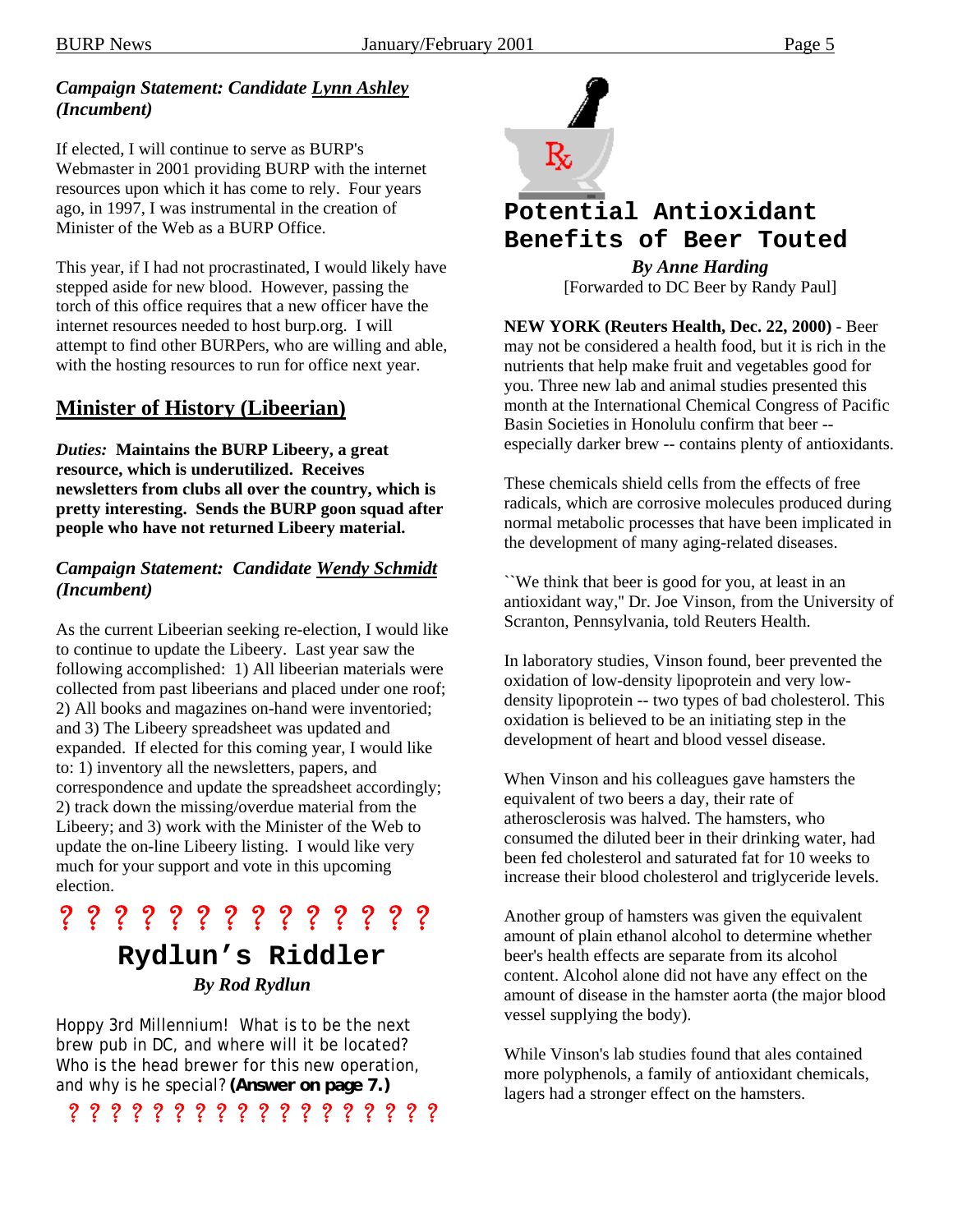A second study looked at how alcohol consumption impacts on cataract formation. Cataracts are another aging-associated disease thought to be related to oxidation. People who consume one alcoholic beverage daily reduce their risk of developing cataracts by half, according to Dr. John Trevithick of the University of Western Ontario in Canada and colleagues. The researchers have found evidence that the antioxidants in beer and wine, along with its alcohol content, could be responsible for this effect.

Trevithick and his group exposed rats' lenses to high levels of glucose, similar to what occurs in the eyes of people with diabetes. Normally, the excess sugar would damage important cell components, but adding an antioxidant called venoruton prevented this damage from occurring.

His daughter Colleen Trevithick, a doctoral candidate at theUniversity of California, Los Angeles, led another study investigating the source of beer's antioxidants. She found that beer and the beer ingredients wort and malt all reduced oxidation by 95%, as compared with 75% for ethanol alone.

Trevithick's research was supported by Labatt Brewing Company, a Canadian beer maker, along with other companies. Vinson received financial support, and beer, from the Czech brewer Pilsner Urquell.



## **The Joys of Extraction**  *By Ben Schwalb*

One of the topics that some beer geeks like to discuss is something called "*extraction*". Some people even brag about their particular extraction level, as though attaining a high one must mean that they are God's gift to brewing.

"Extraction" refers to the amount of sugar extracted from mashed grain relative to the amount that's available. People usually talk about it in terms of percentages, but as far as I'm concerned, this is of little help when determining how much grain to use for a particular

batch. Instead, I like to use concrete numbers, probably because I'm an engineer and tend to get caught up in minute details while ignoring larger issues such how to make drinkable beer.

I use a figure called *points per pound per gallon* (*PPG*), which works very well in my brewing calculations. I did not invent this figure (which is probably why it works so well), and I'm surprised that I've heard so few people mention it. PPG refers to the gravity that one pound of grain will give to one gallon of water. **PPG** is figured by the equation  $(V * B) / N$ , where  $V =$  **gravity**,  $B =$ **gallons of beer**, and **N = pounds of grain**. Gravity readings in this context are the figures to the right of the decimal point, e.g. a *1.040 gravity translates to 40*.

Let's take a concrete example. Say you use **11 pounds of grain** and make **5 gallons of pale ale** with an **O.G. of 55**. Your **PPG would equal (55 \* 5) / 11, equals 25.** 

Of what use is this figure? Well, it can help you determine how many pounds of grain to use for different wort amounts and gravities. The formula for determining how much grain to use is **(V \* B) / PPG**. For example, if you want to make **10 gallons of IPA** with an **O.G. of 1.066**, and you know that your **PPG is 25**, then you should use **(66 \* 10) / 25**, or **26.4 pounds of grain.** 

Different grains have different yields. If you get a **PPG of 25 for Briess** grains, you might find that you get a **PPG of 27 for Belgian or German grains**. Then you can compare costs and determine which grains give you the most malt per dollar. For example, a **PPG of 27** represents an **8 percent gain over 25**; however, if the higher yield grain costs \$1.00 per pound while the other costs 80 cents per pound, then it costs 25 percent more, so the lower-yield grain would be more cost-effective in terms of yield (though this does not take taste into consideration).

Different mashing methods can give different rates of extraction. Decoction can raise your yield, though I'd rather use another dollar or two's worth of grain than spend additional hours and propane decocting.

Note that your PPG will drop when you do high-gravity beers that use only first runnings, because some sugars are lost in the second runnings. Your normal PPG of, say, 25 might drop to 21 (which you'll find out by trial and error), and this latter figure is the one that you should use when determining how much grain to use for that barleywine or quintupel.